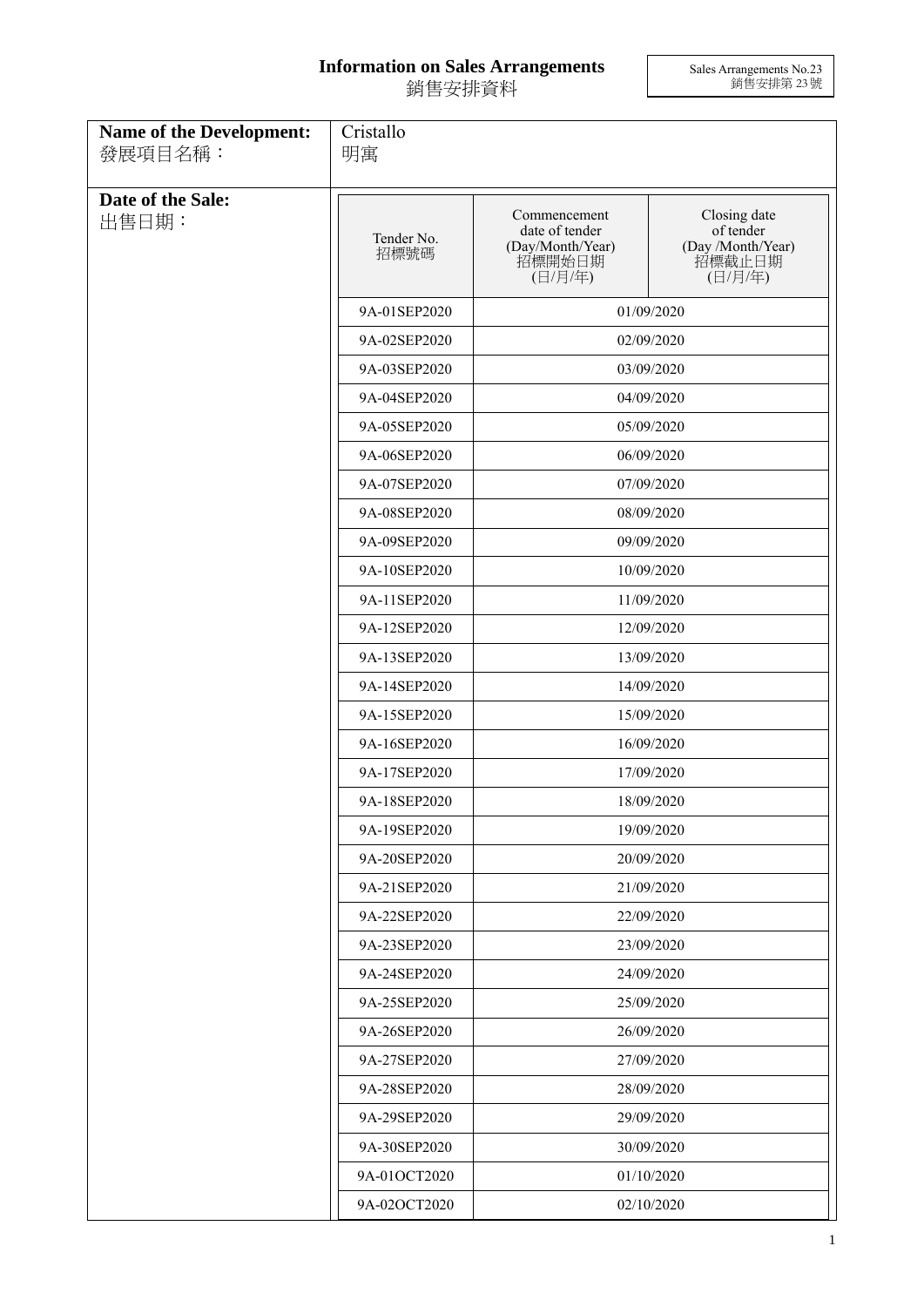| 9A-03OCT2020 | 03/10/2020 |
|--------------|------------|
| 9A-04OCT2020 | 04/10/2020 |
| 9A-05OCT2020 | 05/10/2020 |
| 9A-06OCT2020 | 06/10/2020 |
| 9A-07OCT2020 | 07/10/2020 |
| 9A-08OCT2020 | 08/10/2020 |
| 9A-09OCT2020 | 09/10/2020 |
| 9A-10OCT2020 | 10/10/2020 |
| 9A-11OCT2020 | 11/10/2020 |
| 9A-12OCT2020 | 12/10/2020 |
| 9A-13OCT2020 | 13/10/2020 |
| 9A-14OCT2020 | 14/10/2020 |
| 9A-15OCT2020 | 15/10/2020 |
| 9A-16OCT2020 | 16/10/2020 |
| 9A-17OCT2020 | 17/10/2020 |
| 9A-18OCT2020 | 18/10/2020 |
| 9A-19OCT2020 | 19/10/2020 |
| 9A-20OCT2020 | 20/10/2020 |
| 9A-21OCT2020 | 21/10/2020 |
| 9A-22OCT2020 | 22/10/2020 |
| 9A-23OCT2020 | 23/10/2020 |
| 9A-24OCT2020 | 24/10/2020 |
| 9A-25OCT2020 | 25/10/2020 |
| 9A-26OCT2020 | 26/10/2020 |
| 9A-27OCT2020 | 27/10/2020 |
| 9A-28OCT2020 | 28/10/2020 |
| 9A-29OCT2020 | 29/10/2020 |
| 9A-30OCT2020 | 30/10/2020 |
| 9A-31OCT2020 | 31/10/2020 |
| 9A-01NOV2020 | 01/11/2020 |
| 9A-02NOV2020 | 02/11/2020 |
| 9A-03NOV2020 | 03/11/2020 |
| 9A-04NOV2020 | 04/11/2020 |
| 9A-05NOV2020 | 05/11/2020 |
| 9A-06NOV2020 | 06/11/2020 |
| 9A-07NOV2020 | 07/11/2020 |
| 9A-08NOV2020 | 08/11/2020 |
| 9A-09NOV2020 | 09/11/2020 |
| 9A-10NOV2020 | 10/11/2020 |
| 9A-11NOV2020 | 11/11/2020 |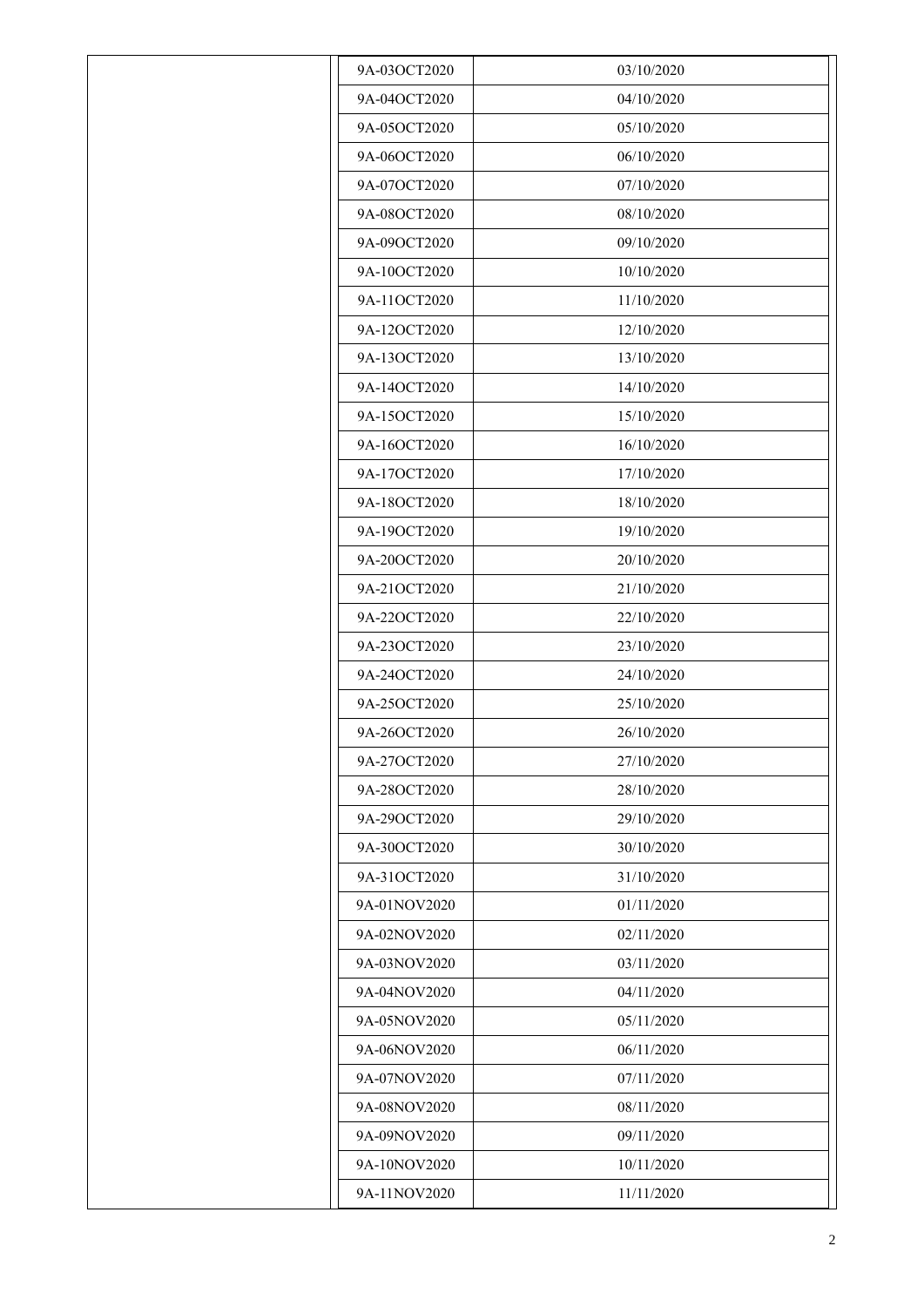|                   | 9A-12NOV2020                 |                                          | 12/11/2020                          |
|-------------------|------------------------------|------------------------------------------|-------------------------------------|
|                   | 9A-13NOV2020                 |                                          | 13/11/2020                          |
|                   | 9A-14NOV2020                 |                                          | 14/11/2020                          |
|                   | 9A-15NOV2020                 |                                          | 15/11/2020                          |
|                   | 9A-16NOV2020                 |                                          | 16/11/2020                          |
|                   | 9A-17NOV2020                 |                                          | 17/11/2020                          |
|                   | 9A-18NOV2020                 |                                          | 18/11/2020                          |
|                   | 9A-19NOV2020                 |                                          | 19/11/2020                          |
|                   | 9A-20NOV2020                 |                                          | 20/11/2020                          |
|                   | 9A-21NOV2020                 |                                          | 21/11/2020                          |
|                   | 9A-22NOV2020                 |                                          | 22/11/2020                          |
|                   | 9A-23NOV2020                 |                                          | 23/11/2020                          |
|                   | 9A-24NOV2020                 |                                          | 24/11/2020                          |
|                   | 9A-25NOV2020                 |                                          | 25/11/2020                          |
|                   | 9A-26NOV2020                 |                                          | 26/11/2020                          |
|                   | 9A-27NOV2020                 |                                          | 27/11/2020                          |
|                   | 9A-28NOV2020                 |                                          | 28/11/2020                          |
|                   | 9A-29NOV2020                 |                                          | 29/11/2020                          |
|                   | 9A-30NOV2020                 | 30/11/2020                               |                                     |
|                   |                              |                                          |                                     |
| Time of the Sale: |                              |                                          |                                     |
| 出售時間:             | Tender No.<br>招標號碼           | Commencement<br>time of tender<br>招標開始時間 | Closing time<br>of tender<br>招標截止時間 |
|                   |                              |                                          |                                     |
|                   | 9A-01SEP2020                 | 4:00 p.m. 下午4時                           | 5:00 p.m. 下午5時                      |
|                   | 9A-02SEP2020                 | 4:00 p.m. 下午4時                           | 5:00 p.m. 下午5時                      |
|                   | 9A-03SEP2020                 | 4:00 p.m. 下午4時<br>4:00 p.m. 下午4時         | 5:00 p.m. 下午5時<br>5:00 p.m. 下午5時    |
|                   | 9A-04SEP2020<br>9A-05SEP2020 | 4:00 p.m. 下午4時                           | 5:00 p.m. 下午5時                      |
|                   | 9A-06SEP2020                 | 4:00 p.m. 下午4時                           | 5:00 p.m. 下午5時                      |
|                   | 9A-07SEP2020                 | 4:00 p.m. 下午4時                           | 5:00 p.m. 下午5時                      |
|                   | 9A-08SEP2020                 | 4:00 p.m. 下午4時                           | 5:00 p.m. 下午5時                      |
|                   | 9A-09SEP2020                 | 4:00 p.m. 下午4時                           | 5:00 p.m. 下午5時                      |
|                   | 9A-10SEP2020                 | 4:00 p.m. 下午4時                           | 5:00 p.m. 下午5時                      |
|                   | 9A-11SEP2020                 | 4:00 p.m. 下午4時                           | 5:00 p.m. 下午5時                      |
|                   | 9A-12SEP2020                 | 4:00 p.m. 下午4時                           | 5:00 p.m. 下午5時                      |
|                   | 9A-13SEP2020                 | 4:00 p.m. 下午4時                           | 5:00 p.m. 下午5時                      |
|                   | 9A-14SEP2020                 | 4:00 p.m. 下午4時                           | 5:00 p.m. 下午5時                      |
|                   | 9A-15SEP2020                 | 4:00 p.m. 下午4時                           | 5:00 p.m. 下午5時                      |
|                   | 9A-16SEP2020                 | 4:00 p.m. 下午4時                           | 5:00 p.m. 下午5時                      |
|                   | 9A-17SEP2020                 | 4:00 p.m. 下午4時                           | 5:00 p.m. 下午5時                      |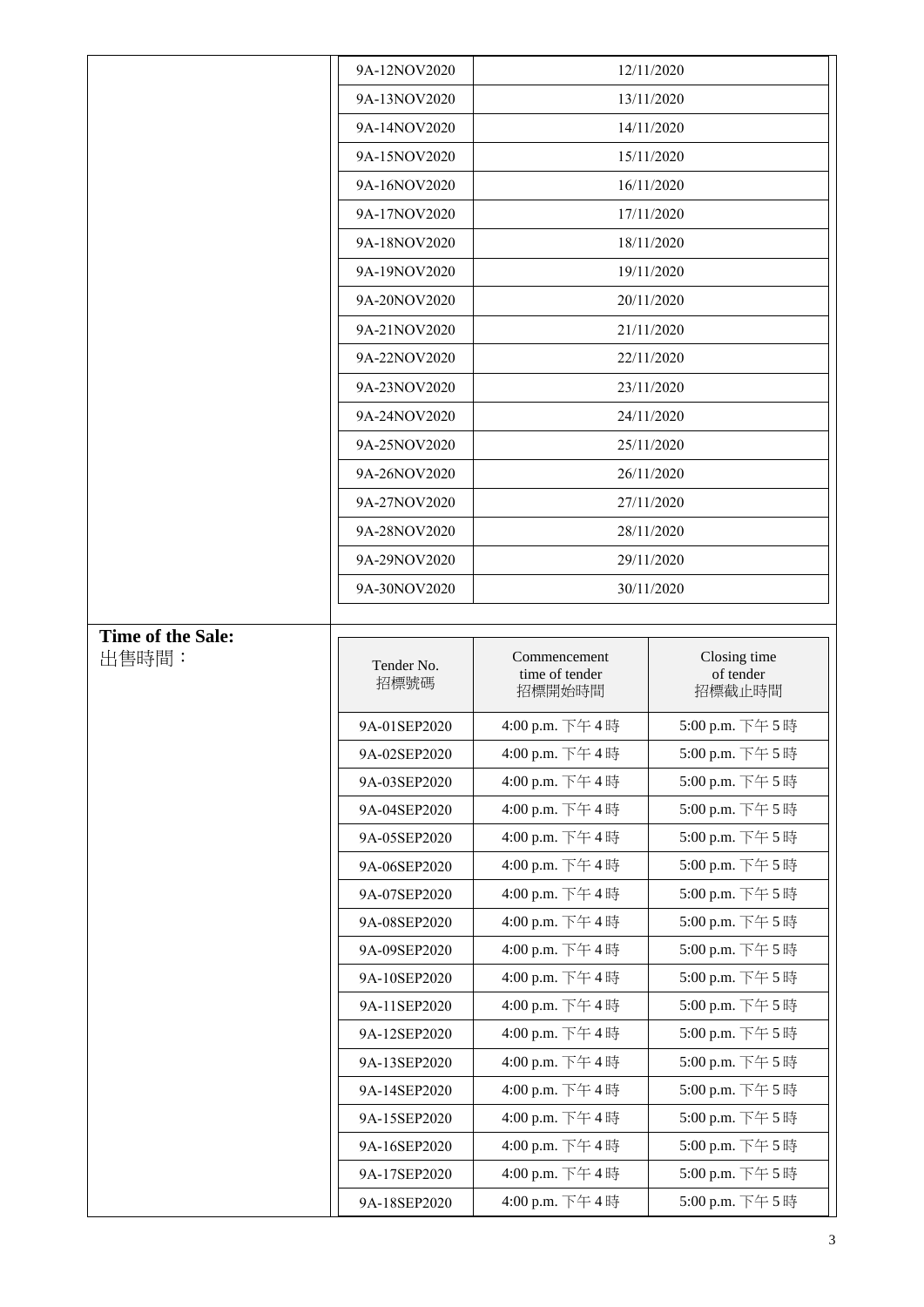| 9A-19SEP2020 | 4:00 p.m. 下午4時 | 5:00 p.m. 下午5時 |
|--------------|----------------|----------------|
| 9A-20SEP2020 | 4:00 p.m. 下午4時 | 5:00 p.m. 下午5時 |
| 9A-21SEP2020 | 4:00 p.m. 下午4時 | 5:00 p.m. 下午5時 |
| 9A-22SEP2020 | 4:00 p.m. 下午4時 | 5:00 p.m. 下午5時 |
| 9A-23SEP2020 | 4:00 p.m. 下午4時 | 5:00 p.m. 下午5時 |
| 9A-24SEP2020 | 4:00 p.m. 下午4時 | 5:00 p.m. 下午5時 |
| 9A-25SEP2020 | 4:00 p.m. 下午4時 | 5:00 p.m. 下午5時 |
| 9A-26SEP2020 | 4:00 p.m. 下午4時 | 5:00 p.m. 下午5時 |
| 9A-27SEP2020 | 4:00 p.m. 下午4時 | 5:00 p.m. 下午5時 |
| 9A-28SEP2020 | 4:00 p.m. 下午4時 | 5:00 p.m. 下午5時 |
| 9A-29SEP2020 | 4:00 p.m. 下午4時 | 5:00 p.m. 下午5時 |
| 9A-30SEP2020 | 4:00 p.m. 下午4時 | 5:00 p.m. 下午5時 |
| 9A-01OCT2020 | 4:00 p.m. 下午4時 | 5:00 p.m. 下午5時 |
| 9A-02OCT2020 | 4:00 p.m. 下午4時 | 5:00 p.m. 下午5時 |
| 9A-03OCT2020 | 4:00 p.m. 下午4時 | 5:00 p.m. 下午5時 |
| 9A-04OCT2020 | 4:00 p.m. 下午4時 | 5:00 p.m. 下午5時 |
| 9A-05OCT2020 | 4:00 p.m. 下午4時 | 5:00 p.m. 下午5時 |
| 9A-06OCT2020 | 4:00 p.m. 下午4時 | 5:00 p.m. 下午5時 |
| 9A-07OCT2020 | 4:00 p.m. 下午4時 | 5:00 p.m. 下午5時 |
| 9A-08OCT2020 | 4:00 p.m. 下午4時 | 5:00 p.m. 下午5時 |
| 9A-09OCT2020 | 4:00 p.m. 下午4時 | 5:00 p.m. 下午5時 |
| 9A-10OCT2020 | 4:00 p.m. 下午4時 | 5:00 p.m. 下午5時 |
| 9A-11OCT2020 | 4:00 p.m. 下午4時 | 5:00 p.m. 下午5時 |
| 9A-12OCT2020 | 4:00 p.m. 下午4時 | 5:00 p.m. 下午5時 |
| 9A-13OCT2020 | 4:00 p.m. 下午4時 | 5:00 p.m. 下午5時 |
| 9A-14OCT2020 | 4:00 p.m. 下午4時 | 5:00 p.m. 下午5時 |
| 9A-15OCT2020 | 4:00 p.m. 下午4時 | 5:00 p.m. 下午5時 |
| 9A-16OCT2020 | 4:00 p.m. 下午4時 | 5:00 p.m. 下午5時 |
| 9A-17OCT2020 | 4:00 p.m. 下午4時 | 5:00 p.m. 下午5時 |
| 9A-18OCT2020 | 4:00 p.m. 下午4時 | 5:00 p.m. 下午5時 |
| 9A-19OCT2020 | 4:00 p.m. 下午4時 | 5:00 p.m. 下午5時 |
| 9A-20OCT2020 | 4:00 p.m. 下午4時 | 5:00 p.m. 下午5時 |
| 9A-21OCT2020 | 4:00 p.m. 下午4時 | 5:00 p.m. 下午5時 |
| 9A-22OCT2020 | 4:00 p.m. 下午4時 | 5:00 p.m. 下午5時 |
| 9A-23OCT2020 | 4:00 p.m. 下午4時 | 5:00 p.m. 下午5時 |
| 9A-24OCT2020 | 4:00 p.m. 下午4時 | 5:00 p.m. 下午5時 |
| 9A-25OCT2020 | 4:00 p.m. 下午4時 | 5:00 p.m. 下午5時 |
| 9A-26OCT2020 | 4:00 p.m. 下午4時 | 5:00 p.m. 下午5時 |
| 9A-27OCT2020 | 4:00 p.m. 下午4時 | 5:00 p.m. 下午5時 |
| 9A-28OCT2020 | 4:00 p.m. 下午4時 | 5:00 p.m. 下午5時 |
| 9A-29OCT2020 | 4:00 p.m. 下午4時 | 5:00 p.m. 下午5時 |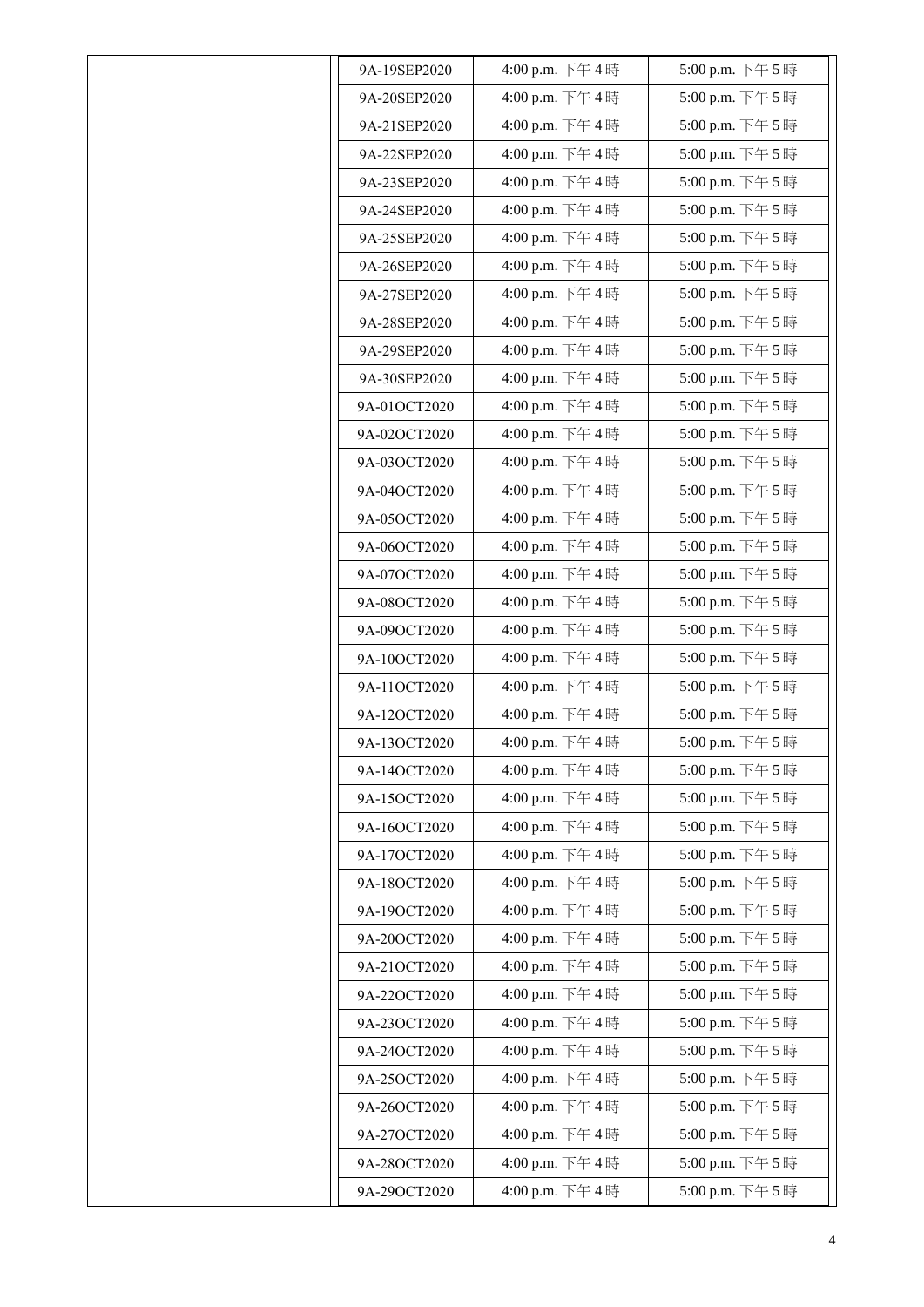|                           | 9A-30OCT2020         | 4:00 p.m. 下午4時                                                      | 5:00 p.m. 下午5時 |
|---------------------------|----------------------|---------------------------------------------------------------------|----------------|
|                           | 9A-31OCT2020         | 4:00 p.m. 下午4時                                                      | 5:00 p.m. 下午5時 |
|                           | 9A-01NOV2020         | 4:00 p.m. 下午4時                                                      | 5:00 p.m. 下午5時 |
|                           | 9A-02NOV2020         | 4:00 p.m. 下午4時                                                      | 5:00 p.m. 下午5時 |
|                           | 9A-03NOV2020         | 4:00 p.m. 下午4時                                                      | 5:00 p.m. 下午5時 |
|                           | 9A-04NOV2020         | 4:00 p.m. 下午4時                                                      | 5:00 p.m. 下午5時 |
|                           | 9A-05NOV2020         | 4:00 p.m. 下午4時                                                      | 5:00 p.m. 下午5時 |
|                           | 9A-06NOV2020         | 4:00 p.m. 下午4時                                                      | 5:00 p.m. 下午5時 |
|                           | 9A-07NOV2020         | 4:00 p.m. 下午4時                                                      | 5:00 p.m. 下午5時 |
|                           | 9A-08NOV2020         | 4:00 p.m. 下午4時                                                      | 5:00 p.m. 下午5時 |
|                           | 9A-09NOV2020         | 4:00 p.m. 下午4時                                                      | 5:00 p.m. 下午5時 |
|                           | 9A-10NOV2020         | 4:00 p.m. 下午4時                                                      | 5:00 p.m. 下午5時 |
|                           | 9A-11NOV2020         | 4:00 p.m. 下午4時                                                      | 5:00 p.m. 下午5時 |
|                           | 9A-12NOV2020         | 4:00 p.m. 下午4時                                                      | 5:00 p.m. 下午5時 |
|                           | 9A-13NOV2020         | 4:00 p.m. 下午4時                                                      | 5:00 p.m. 下午5時 |
|                           | 9A-14NOV2020         | 4:00 p.m. 下午4時                                                      | 5:00 p.m. 下午5時 |
|                           | 9A-15NOV2020         | 4:00 p.m. 下午4時                                                      | 5:00 p.m. 下午5時 |
|                           | 9A-16NOV2020         | 4:00 p.m. 下午4時                                                      | 5:00 p.m. 下午5時 |
|                           | 9A-17NOV2020         | 4:00 p.m. 下午4時                                                      | 5:00 p.m. 下午5時 |
|                           | 9A-18NOV2020         | 4:00 p.m. 下午4時                                                      | 5:00 p.m. 下午5時 |
|                           | 9A-19NOV2020         | 4:00 p.m. 下午4時                                                      | 5:00 p.m. 下午5時 |
|                           | 9A-20NOV2020         | 4:00 p.m. 下午4時                                                      | 5:00 p.m. 下午5時 |
|                           | 9A-21NOV2020         | 4:00 p.m. 下午4時                                                      | 5:00 p.m. 下午5時 |
|                           | 9A-22NOV2020         | 4:00 p.m. 下午4時                                                      | 5:00 p.m. 下午5時 |
|                           | 9A-23NOV2020         | 4:00 p.m. 下午4時                                                      | 5:00 p.m. 下午5時 |
|                           | 9A-24NOV2020         | 4:00 p.m. 下午4時                                                      | 5:00 p.m. 下午5時 |
|                           | 9A-25NOV2020         | 4:00 p.m. 下午4時                                                      | 5:00 p.m. 下午5時 |
|                           | 9A-26NOV2020         | 4:00 p.m. 下午4時                                                      | 5:00 p.m. 下午5時 |
|                           | 9A-27NOV2020         | 4:00 p.m. 下午4時                                                      | 5:00 p.m. 下午5時 |
|                           | 9A-28NOV2020         | 4:00 p.m. 下午4時                                                      | 5:00 p.m. 下午5時 |
|                           | 9A-29NOV2020         | 4:00 p.m. 下午4時                                                      | 5:00 p.m. 下午5時 |
|                           | 9A-30NOV2020         | 4:00 p.m. 下午4時                                                      | 5:00 p.m. 下午5時 |
|                           |                      | (Note : please refer to "Other matters" below)<br>(注意: 請參閱下文「其他事項」) |                |
| Place where the sale will |                      | B/F of Railway Plaza, No.39 Chatham Road South, Tsim Sha            |                |
| take place:<br>出售地點:      | Tsui, Kowloon        |                                                                     |                |
|                           | 九龍尖沙咀漆咸道南 39 號鐵路大廈地庫 |                                                                     |                |
|                           |                      |                                                                     |                |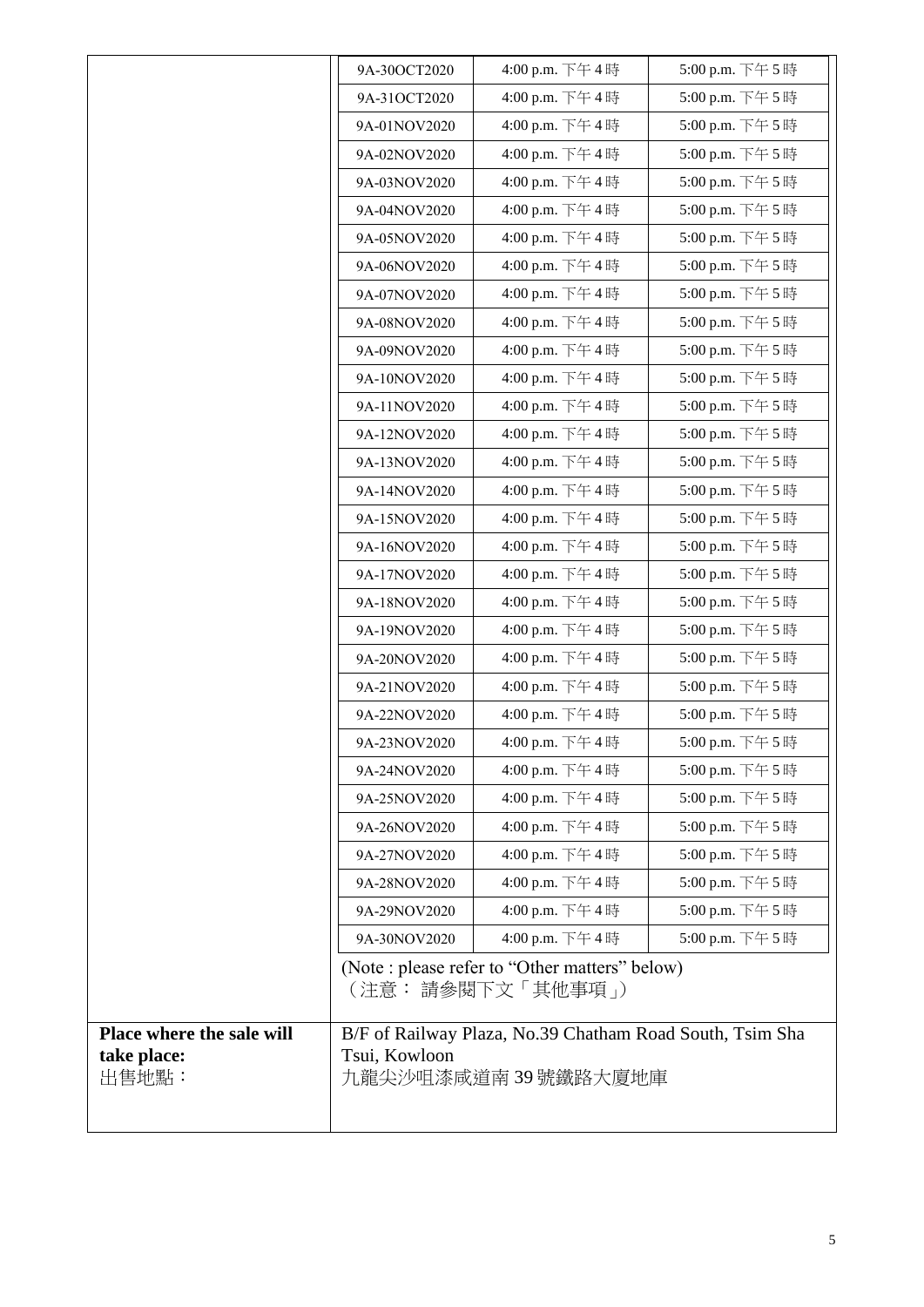| <b>Number of specified</b> |
|----------------------------|
| residential properties     |
| that will be offered to be |
| sold:                      |
| 將提供出售的指明住宅物                |
| 業的數目                       |
|                            |

**Description of the residential properties that will be offered to be sold:** 將提供出售的指明住宅物業的描述:

The following flat(s):

以下單位 :

## 9&10A

**The method to be used to determine the order of priority in which each of the persons interested in purchasing any of the specified residential properties may select the residential property that the person wishes to purchase:** 

將會使用何種方法,決定有意購買該等指明住宅物業的每名人士可揀選其意欲購買的住宅 物業的優先次序:

Subject to other matters, sale by tender - see details and particulars in the tender notices. Details and particulars in the tender notices under different Tender No. are different. 受制於其他事項,以招標方式出售 - 請參閱指明住宅物業的招標公告的細節和詳情。不同 招標號碼下招標公告的細節和詳情會有不同。

During the following periods, the tender notices and other relevant tender documents of the specified residential properties will be made available for collection free of charge at B/F, Railway Plaza, No.39 Chatham Road South, Tsim Sha Tsui, Kowloon:-

於以下時段,招標公告及其他有關招標文件可於九龍尖沙咀漆咸道南39號鐵路大廈地庫免 費領取:

| Tender No.<br>招標號碼 | Specified residential properties that will be<br>offered to be sold                                | Tender notice and other relevant tender documents<br>will be made available for collection during the<br>following periods<br>於以下時段,招標公告及<br>其他相關招標文件可供領取 |                                     |
|--------------------|----------------------------------------------------------------------------------------------------|-----------------------------------------------------------------------------------------------------------------------------------------------------------|-------------------------------------|
|                    | 將提供出售的指明住宅物業的數目                                                                                    | Date<br>(Day/Month/Year)<br>日期(日/月/年)                                                                                                                     | Time<br>時間                          |
| 9A-01SEP2020       | All the specified residential properties set out in<br>the Sales Arrangements<br>所有於銷售安排中列出的指明住宅物業 | 01/09/2020                                                                                                                                                | 3:00 p.m. to 5:00 p.m.<br>下午3時至下午5時 |
| 9A-02SEP2020       | All the available and remaining<br>specified properties<br>所有可供出售及餘下的指明住宅物業                        | 02/09/2020                                                                                                                                                | 3:00 p.m. to 5:00 p.m.<br>下午3時至下午5時 |
| 9A-03SEP2020       | All the available and remaining<br>specified properties<br>所有可供出售及餘下的指明住宅物業                        | 03/09/2020                                                                                                                                                | 3:00 p.m. to 5:00 p.m.<br>下午3時至下午5時 |
| 9A-04SEP2020       | All the available and remaining<br>specified properties<br>所有可供出售及餘下的指明住宅物業                        | 04/09/2020                                                                                                                                                | 3:00 p.m. to 5:00 p.m.<br>下午3時至下午5時 |
| 9A-05SEP2020       | All the available and remaining<br>specified properties<br>所有可供出售及餘下的指明住宅物業                        | 05/09/2020                                                                                                                                                | 3:00 p.m. to 5:00 p.m.<br>下午3時至下午5時 |
| 9A-06SEP2020       | All the available and remaining<br>specified properties<br>所有可供出售及餘下的指明住宅物業                        | 06/09/2020                                                                                                                                                | 3:00 p.m. to 5:00 p.m.<br>下午3時至下午5時 |
| 9A-07SEP2020       | All the available and remaining<br>specified properties<br>所有可供出售及餘下的指明住宅物業                        | 07/09/2020                                                                                                                                                | 3:00 p.m. to 5:00 p.m.<br>下午3時至下午5時 |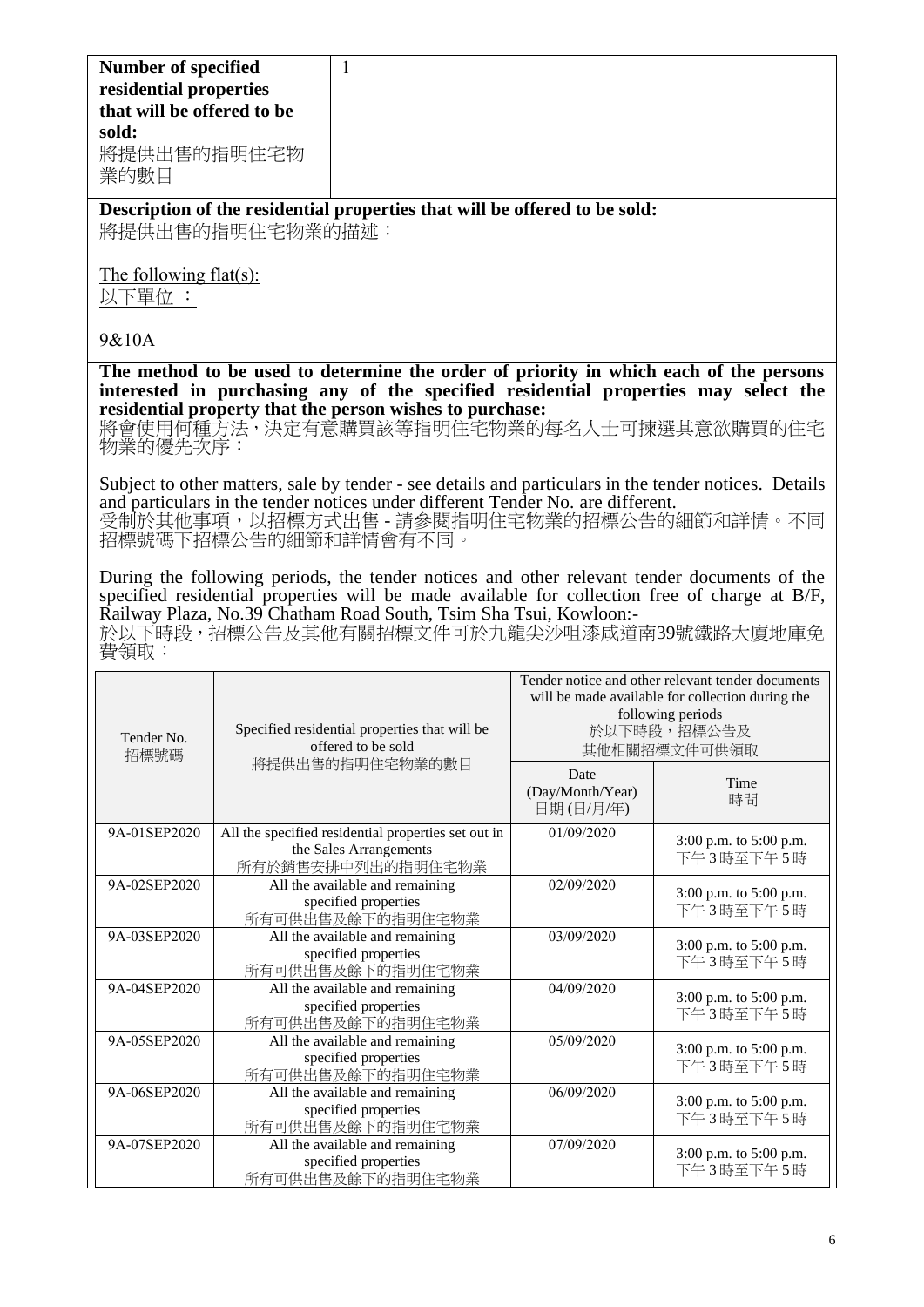| 9A-08SEP2020 | All the available and remaining                         | 08/09/2020 |                                     |
|--------------|---------------------------------------------------------|------------|-------------------------------------|
|              | specified properties                                    |            | 3:00 p.m. to 5:00 p.m.<br>下午3時至下午5時 |
|              | 所有可供出售及餘下的指明住宅物業                                        |            |                                     |
| 9A-09SEP2020 | All the available and remaining                         | 09/09/2020 | 3:00 p.m. to 5:00 p.m.              |
|              | specified properties                                    |            | 下午3時至下午5時                           |
|              | 所有可供出售及餘下的指明住宅物業                                        |            |                                     |
| 9A-10SEP2020 | All the available and remaining                         | 10/09/2020 | 3:00 p.m. to 5:00 p.m.              |
|              | specified properties                                    |            | 下午3時至下午5時                           |
| 9A-11SEP2020 | 所有可供出售及餘下的指明住宅物業<br>All the available and remaining     | 11/09/2020 |                                     |
|              | specified properties                                    |            | 3:00 p.m. to 5:00 p.m.              |
|              | 所有可供出售及餘下的指明住宅物業                                        |            | 下午3時至下午5時                           |
| 9A-12SEP2020 | All the available and remaining                         | 12/09/2020 |                                     |
|              | specified properties                                    |            | 3:00 p.m. to 5:00 p.m.              |
|              | 所有可供出售及餘下的指明住宅物業                                        |            | 下午3時至下午5時                           |
| 9A-13SEP2020 | All the available and remaining                         | 13/09/2020 |                                     |
|              | specified properties                                    |            | 3:00 p.m. to 5:00 p.m.<br>下午3時至下午5時 |
|              | 所有可供出售及餘下的指明住宅物業                                        |            |                                     |
| 9A-14SEP2020 | All the available and remaining                         | 14/09/2020 | 3:00 p.m. to 5:00 p.m.              |
|              | specified properties                                    |            | 下午3時至下午5時                           |
|              | 所有可供出售及餘下的指明住宅物業                                        |            |                                     |
| 9A-15SEP2020 | All the available and remaining                         | 15/09/2020 | 3:00 p.m. to 5:00 p.m.              |
|              | specified properties                                    |            | 下午3時至下午5時                           |
|              | 所有可供出售及餘下的指明住宅物業                                        |            |                                     |
| 9A-16SEP2020 | All the available and remaining                         | 16/09/2020 | 3:00 p.m. to 5:00 p.m.              |
|              | specified properties<br>所有可供出售及餘下的指明住宅物業                |            | 下午3時至下午5時                           |
| 9A-17SEP2020 | All the available and remaining                         | 17/09/2020 |                                     |
|              | specified properties                                    |            | 3:00 p.m. to 5:00 p.m.              |
|              | 所有可供出售及餘下的指明住宅物業                                        |            | 下午3時至下午5時                           |
| 9A-18SEP2020 | All the available and remaining                         | 18/09/2020 |                                     |
|              | specified properties                                    |            | 3:00 p.m. to 5:00 p.m.              |
|              | 所有可供出售及餘下的指明住宅物業                                        |            | 下午3時至下午5時                           |
| 9A-19SEP2020 | All the available and remaining                         | 19/09/2020 |                                     |
|              | specified properties                                    |            | 3:00 p.m. to 5:00 p.m.<br>下午3時至下午5時 |
|              | 所有可供出售及餘下的指明住宅物業                                        |            |                                     |
| 9A-20SEP2020 | All the available and remaining                         | 20/09/2020 | 3:00 p.m. to 5:00 p.m.              |
|              | specified properties                                    |            | 下午3時至下午5時                           |
|              | 所有可供出售及餘下的指明住宅物業                                        |            |                                     |
| 9A-21SEP2020 | All the available and remaining<br>specified properties | 21/09/2020 | 3:00 p.m. to 5:00 p.m.              |
|              | 所有可供出售及餘下的指明住宅物業                                        |            | 下午3時至下午5時                           |
| 9A-22SEP2020 | All the available and remaining                         | 22/09/2020 |                                     |
|              | specified properties                                    |            | 3:00 p.m. to 5:00 p.m.              |
|              | 所有可供出售及餘下的指明住宅物業                                        |            | 下午3時至下午5時                           |
| 9A-23SEP2020 | All the available and remaining                         | 23/09/2020 |                                     |
|              | specified properties                                    |            | 3:00 p.m. to 5:00 p.m.              |
|              | 所有可供出售及餘下的指明住宅物業                                        |            | 下午3時至下午5時                           |
| 9A-24SEP2020 | All the available and remaining                         | 24/09/2020 | 3:00 p.m. to 5:00 p.m.              |
|              | specified properties                                    |            | 下午3時至下午5時                           |
|              | 所有可供出售及餘下的指明住宅物業                                        |            |                                     |
| 9A-25SEP2020 | All the available and remaining                         | 25/09/2020 | 3:00 p.m. to 5:00 p.m.              |
|              | specified properties                                    |            | 下午3時至下午5時                           |
|              | 所有可供出售及餘下的指明住宅物業                                        |            |                                     |
| 9A-26SEP2020 | All the available and remaining                         | 26/09/2020 | 3:00 p.m. to 5:00 p.m.              |
|              | specified properties<br>所有可供出售及餘下的指明住宅物業                |            | 下午3時至下午5時                           |
| 9A-27SEP2020 | All the available and remaining                         | 27/09/2020 |                                     |
|              | specified properties                                    |            | 3:00 p.m. to 5:00 p.m.              |
|              | 所有可供出售及餘下的指明住宅物業                                        |            | 下午3時至下午5時                           |
| 9A-28SEP2020 | All the available and remaining                         | 28/09/2020 |                                     |
|              | specified properties                                    |            | 3:00 p.m. to 5:00 p.m.              |
|              | 所有可供出售及餘下的指明住宅物業                                        |            | 下午3時至下午5時                           |
| 9A-29SEP2020 | All the available and remaining                         | 29/09/2020 | 3:00 p.m. to 5:00 p.m.              |
|              | specified properties                                    |            | 下午3時至下午5時                           |
|              | 所有可供出售及餘下的指明住宅物業                                        |            |                                     |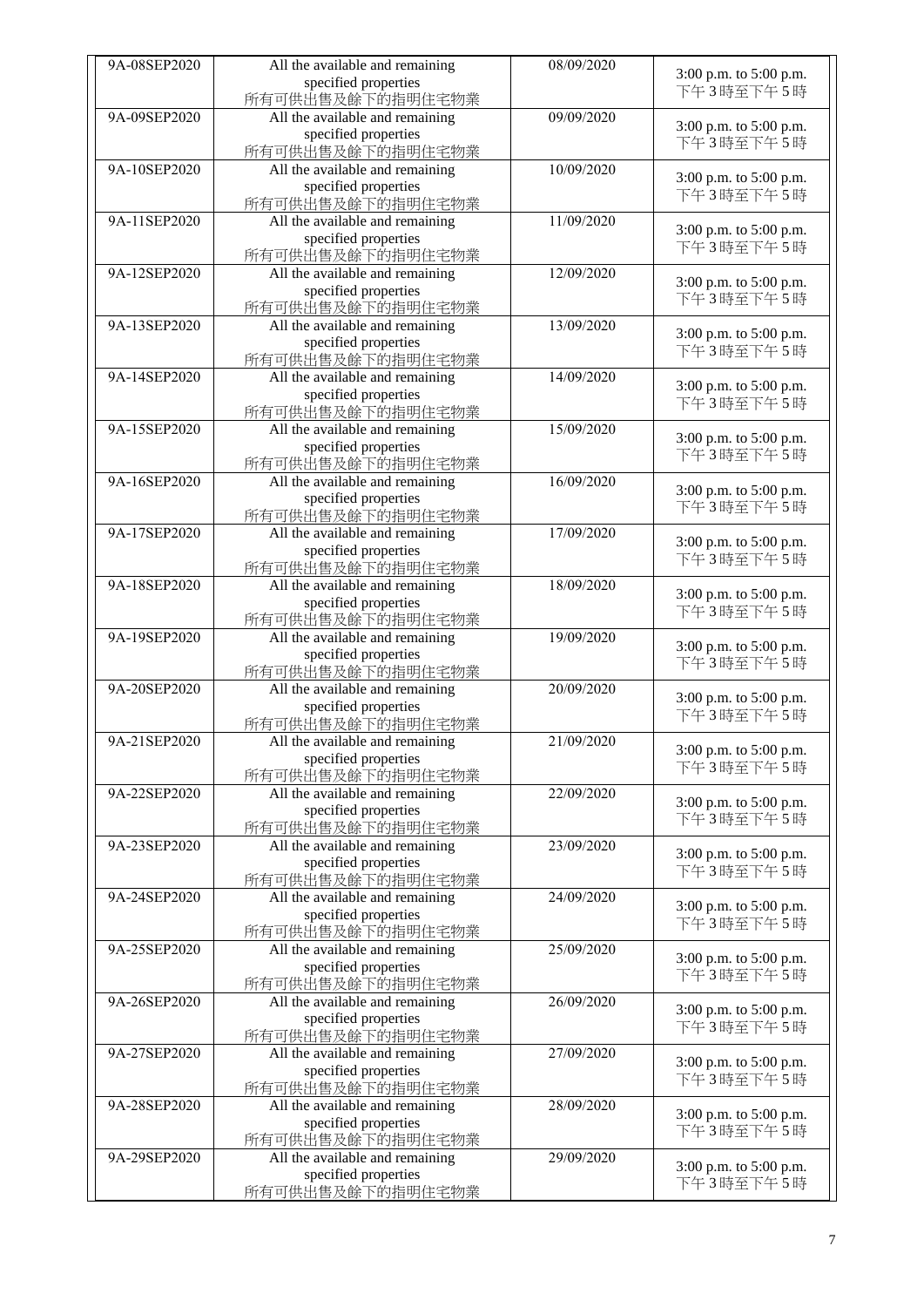| 9A-30SEP2020 | All the available and remaining                         | 30/09/2020 |                                     |
|--------------|---------------------------------------------------------|------------|-------------------------------------|
|              | specified properties                                    |            | 3:00 p.m. to 5:00 p.m.              |
|              | 所有可供出售及餘下的指明住宅物業                                        |            | 下午3時至下午5時                           |
| 9A-01OCT2020 | All the available and remaining                         | 01/10/2020 |                                     |
|              | specified properties                                    |            | 3:00 p.m. to 5:00 p.m.              |
|              | 所有可供出售及餘下的指明住宅物業                                        |            | 下午3時至下午5時                           |
| 9A-02OCT2020 | All the available and remaining                         | 02/10/2020 |                                     |
|              | specified properties                                    |            | 3:00 p.m. to 5:00 p.m.              |
|              | 所有可供出售及餘下的指明住宅物業                                        |            | 下午3時至下午5時                           |
| 9A-03OCT2020 | All the available and remaining                         | 03/10/2020 |                                     |
|              | specified properties                                    |            | 3:00 p.m. to 5:00 p.m.              |
|              | 所有可供出售及餘下的指明住宅物業                                        |            | 下午3時至下午5時                           |
| 9A-04OCT2020 | All the available and remaining                         | 04/10/2020 |                                     |
|              | specified properties                                    |            | 3:00 p.m. to 5:00 p.m.              |
|              | 所有可供出售及餘下的指明住宅物業                                        |            | 下午3時至下午5時                           |
| 9A-05OCT2020 |                                                         | 05/10/2020 |                                     |
|              | All the available and remaining                         |            | 3:00 p.m. to 5:00 p.m.              |
|              | specified properties                                    |            | 下午3時至下午5時                           |
|              | 所有可供出售及餘下的指明住宅物業                                        |            |                                     |
| 9A-06OCT2020 | All the available and remaining                         | 06/10/2020 | 3:00 p.m. to 5:00 p.m.              |
|              | specified properties                                    |            | 下午3時至下午5時                           |
|              | 所有可供出售及餘下的指明住宅物業                                        |            |                                     |
| 9A-07OCT2020 | All the available and remaining                         | 07/10/2020 | 3:00 p.m. to 5:00 p.m.              |
|              | specified properties                                    |            | 下午3時至下午5時                           |
|              | 所有可供出售及餘下的指明住宅物業                                        |            |                                     |
| 9A-08OCT2020 | All the available and remaining                         | 08/10/2020 | 3:00 p.m. to 5:00 p.m.              |
|              | specified properties                                    |            | 下午3時至下午5時                           |
|              | 所有可供出售及餘下的指明住宅物業                                        |            |                                     |
| 9A-09OCT2020 | All the available and remaining                         | 09/10/2020 | 3:00 p.m. to 5:00 p.m.              |
|              | specified properties                                    |            | 下午3時至下午5時                           |
|              | 所有可供出售及餘下的指明住宅物業                                        |            |                                     |
| 9A-10OCT2020 | All the available and remaining                         | 10/10/2020 | 3:00 p.m. to 5:00 p.m.              |
|              | specified properties                                    |            | 下午3時至下午5時                           |
|              | 所有可供出售及餘下的指明住宅物業                                        |            |                                     |
| 9A-11OCT2020 | All the available and remaining                         | 11/10/2020 |                                     |
|              | specified properties                                    |            | 3:00 p.m. to 5:00 p.m.<br>下午3時至下午5時 |
|              | 所有可供出售及餘下的指明住宅物業                                        |            |                                     |
| 9A-12OCT2020 | All the available and remaining                         | 12/10/2020 | 3:00 p.m. to 5:00 p.m.              |
|              | specified properties                                    |            | 下午3時至下午5時                           |
|              | 所有可供出售及餘下的指明住宅物業                                        |            |                                     |
| 9A-13OCT2020 | All the available and remaining                         | 13/10/2020 |                                     |
|              | specified properties                                    |            | 3:00 p.m. to 5:00 p.m.              |
|              | 所有可供出售及餘下的指明住宅物業                                        |            | 下午3時至下午5時                           |
| 9A-14OCT2020 | All the available and remaining                         | 14/10/2020 |                                     |
|              | specified properties                                    |            | 3:00 p.m. to 5:00 p.m.              |
|              | 所有可供出售及餘下的指明住宅物業                                        |            | 下午3時至下午5時                           |
| 9A-15OCT2020 | All the available and remaining                         | 15/10/2020 |                                     |
|              | specified properties                                    |            | 3:00 p.m. to 5:00 p.m.              |
|              | 所有可供出售及餘下的指明住宅物業                                        |            | 下午3時至下午5時                           |
| 9A-16OCT2020 | All the available and remaining                         | 16/10/2020 |                                     |
|              | specified properties                                    |            | 3:00 p.m. to 5:00 p.m.              |
|              | 所有可供出售及餘下的指明住宅物業                                        |            | 下午3時至下午5時                           |
| 9A-17OCT2020 | All the available and remaining                         | 17/10/2020 |                                     |
|              | specified properties                                    |            | 3:00 p.m. to 5:00 p.m.              |
|              | 所有可供出售及餘下的指明住宅物業                                        |            | 下午3時至下午5時                           |
| 9A-18OCT2020 |                                                         | 18/10/2020 |                                     |
|              | All the available and remaining<br>specified properties |            | 3:00 p.m. to 5:00 p.m.              |
|              |                                                         |            | 下午3時至下午5時                           |
|              | 所有可供出售及餘下的指明住宅物業                                        |            |                                     |
| 9A-19OCT2020 | All the available and remaining                         | 19/10/2020 | 3:00 p.m. to 5:00 p.m.              |
|              | specified properties                                    |            | 下午3時至下午5時                           |
|              | 所有可供出售及餘下的指明住宅物業                                        |            |                                     |
| 9A-20OCT2020 | All the available and remaining                         | 20/10/2020 | 3:00 p.m. to 5:00 p.m.              |
|              | specified properties                                    |            | 下午3時至下午5時                           |
|              | 所有可供出售及餘下的指明住宅物業                                        |            |                                     |
| 9A-21OCT2020 | All the available and remaining                         | 21/10/2020 | 3:00 p.m. to 5:00 p.m.              |
|              | specified properties                                    |            | 下午3時至下午5時                           |
|              | 所有可供出售及餘下的指明住宅物業                                        |            |                                     |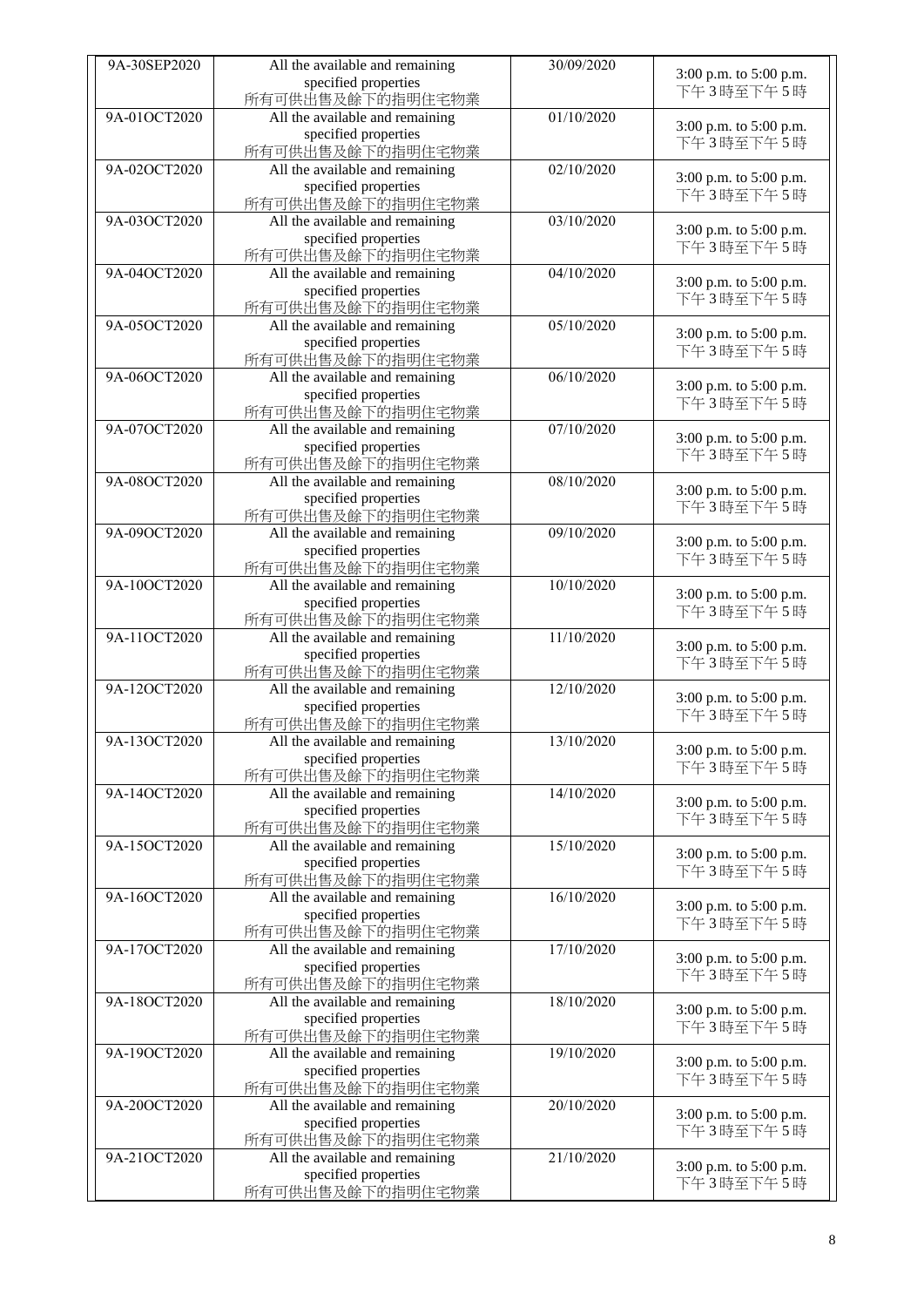| 9A-22OCT2020 | All the available and remaining | 22/10/2020 |                                     |
|--------------|---------------------------------|------------|-------------------------------------|
|              | specified properties            |            | 3:00 p.m. to 5:00 p.m.              |
|              | 所有可供出售及餘下的指明住宅物業                |            | 下午3時至下午5時                           |
| 9A-23OCT2020 | All the available and remaining | 23/10/2020 |                                     |
|              | specified properties            |            | 3:00 p.m. to 5:00 p.m.              |
|              | 所有可供出售及餘下的指明住宅物業                |            | 下午3時至下午5時                           |
| 9A-24OCT2020 | All the available and remaining | 24/10/2020 |                                     |
|              | specified properties            |            | 3:00 p.m. to 5:00 p.m.              |
|              | 所有可供出售及餘下的指明住宅物業                |            | 下午3時至下午5時                           |
| 9A-25OCT2020 | All the available and remaining | 25/10/2020 |                                     |
|              | specified properties            |            | 3:00 p.m. to 5:00 p.m.              |
|              | 所有可供出售及餘下的指明住宅物業                |            | 下午3時至下午5時                           |
| 9A-26OCT2020 | All the available and remaining | 26/10/2020 |                                     |
|              | specified properties            |            | 3:00 p.m. to 5:00 p.m.              |
|              | 所有可供出售及餘下的指明住宅物業                |            | 下午3時至下午5時                           |
| 9A-27OCT2020 |                                 | 27/10/2020 |                                     |
|              | All the available and remaining |            | 3:00 p.m. to 5:00 p.m.              |
|              | specified properties            |            | 下午3時至下午5時                           |
|              | 所有可供出售及餘下的指明住宅物業                |            |                                     |
| 9A-28OCT2020 | All the available and remaining | 28/10/2020 | 3:00 p.m. to 5:00 p.m.              |
|              | specified properties            |            | 下午3時至下午5時                           |
|              | 所有可供出售及餘下的指明住宅物業                |            |                                     |
| 9A-29OCT2020 | All the available and remaining | 29/10/2020 | 3:00 p.m. to 5:00 p.m.              |
|              | specified properties            |            | 下午3時至下午5時                           |
|              | 所有可供出售及餘下的指明住宅物業                |            |                                     |
| 9A-30OCT2020 | All the available and remaining | 30/10/2020 | 3:00 p.m. to 5:00 p.m.              |
|              | specified properties            |            | 下午3時至下午5時                           |
|              | 所有可供出售及餘下的指明住宅物業                |            |                                     |
| 9A-31OCT2020 | All the available and remaining | 31/10/2020 | 3:00 p.m. to 5:00 p.m.              |
|              | specified properties            |            | 下午3時至下午5時                           |
|              | 所有可供出售及餘下的指明住宅物業                |            |                                     |
| 9A-01NOV2020 | All the available and remaining | 01/11/2020 | 3:00 p.m. to 5:00 p.m.              |
|              | specified properties            |            | 下午3時至下午5時                           |
|              | 所有可供出售及餘下的指明住宅物業                |            |                                     |
| 9A-02NOV2020 | All the available and remaining | 02/11/2020 |                                     |
|              | specified properties            |            | 3:00 p.m. to 5:00 p.m.              |
|              | 所有可供出售及餘下的指明住宅物業                |            | 下午3時至下午5時                           |
| 9A-03NOV2020 | All the available and remaining | 03/11/2020 |                                     |
|              | specified properties            |            | 3:00 p.m. to 5:00 p.m.<br>下午3時至下午5時 |
|              | 所有可供出售及餘下的指明住宅物業                |            |                                     |
| 9A-04NOV2020 | All the available and remaining | 04/11/2020 |                                     |
|              | specified properties            |            | 3:00 p.m. to 5:00 p.m.              |
|              | 所有可供出售及餘下的指明住宅物業                |            | 下午3時至下午5時                           |
| 9A-05NOV2020 | All the available and remaining | 05/11/2020 |                                     |
|              | specified properties            |            | 3:00 p.m. to 5:00 p.m.              |
|              | 所有可供出售及餘下的指明住宅物業                |            | 下午3時至下午5時                           |
| 9A-06NOV2020 | All the available and remaining | 06/11/2020 |                                     |
|              | specified properties            |            | 3:00 p.m. to 5:00 p.m.              |
|              | 所有可供出售及餘下的指明住宅物業                |            | 下午3時至下午5時                           |
| 9A-07NOV2020 | All the available and remaining | 07/11/2020 |                                     |
|              | specified properties            |            | 3:00 p.m. to 5:00 p.m.              |
|              | 所有可供出售及餘下的指明住宅物業                |            | 下午3時至下午5時                           |
| 9A-08NOV2020 | All the available and remaining | 08/11/2020 |                                     |
|              | specified properties            |            | 3:00 p.m. to 5:00 p.m.              |
|              | 所有可供出售及餘下的指明住宅物業                |            | 下午3時至下午5時                           |
| 9A-09NOV2020 | All the available and remaining | 09/11/2020 |                                     |
|              | specified properties            |            | 3:00 p.m. to 5:00 p.m.              |
|              | 所有可供出售及餘下的指明住宅物業                |            | 下午3時至下午5時                           |
| 9A-10NOV2020 | All the available and remaining | 10/11/2020 |                                     |
|              |                                 |            | 3:00 p.m. to 5:00 p.m.              |
|              | specified properties            |            | 下午3時至下午5時                           |
|              | 所有可供出售及餘下的指明住宅物業                |            |                                     |
| 9A-11NOV2020 | All the available and remaining | 11/11/2020 | 3:00 p.m. to 5:00 p.m.              |
|              | specified properties            |            | 下午3時至下午5時                           |
|              | 所有可供出售及餘下的指明住宅物業                |            |                                     |
| 9A-12NOV2020 | All the available and remaining | 12/11/2020 | 3:00 p.m. to 5:00 p.m.              |
|              | specified properties            |            | 下午3時至下午5時                           |
|              | 所有可供出售及餘下的指明住宅物業                |            |                                     |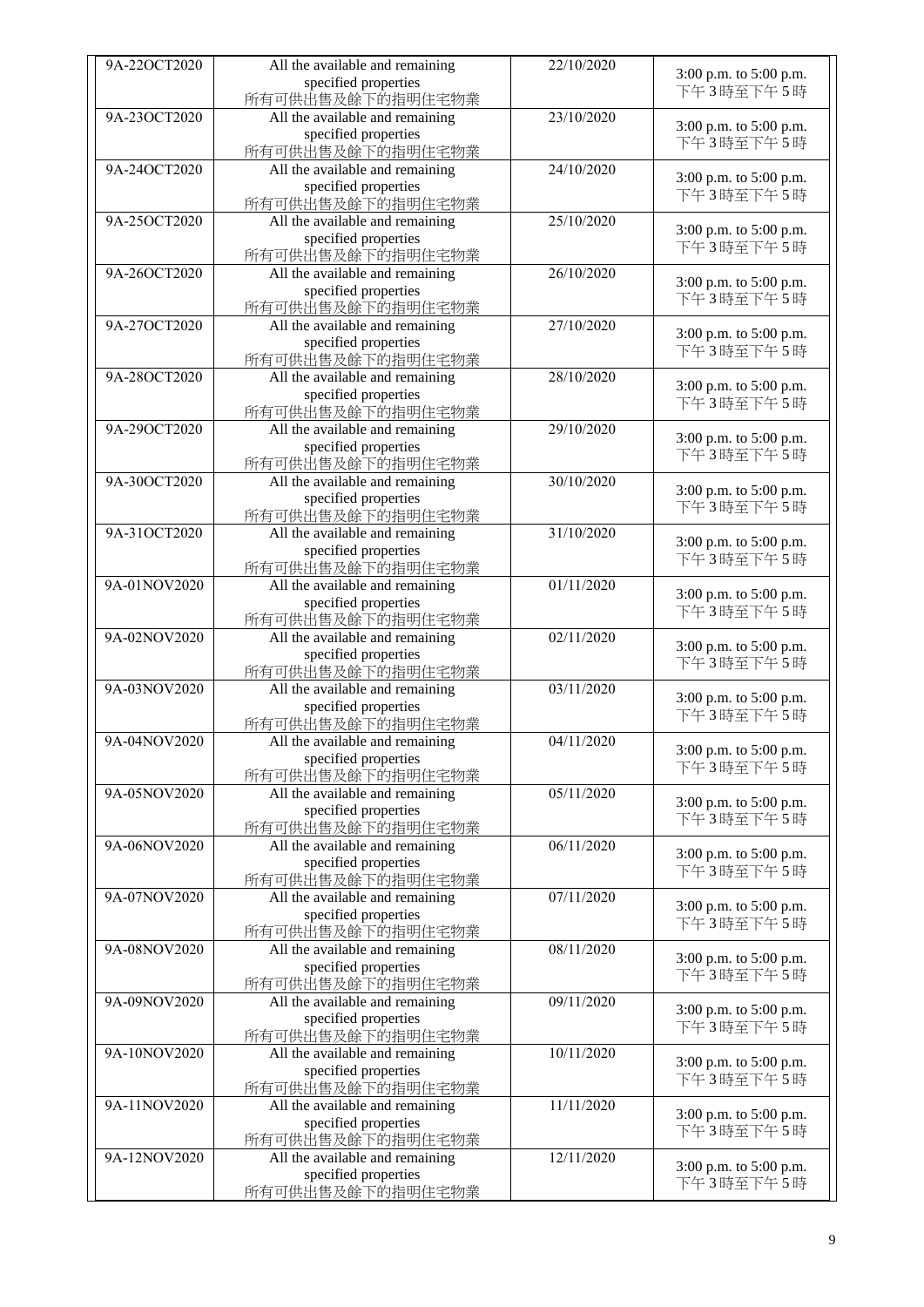| 9A-13NOV2020 | All the available and remaining | 13/11/2020 |                                     |
|--------------|---------------------------------|------------|-------------------------------------|
|              | specified properties            |            | 3:00 p.m. to 5:00 p.m.              |
|              | 所有可供出售及餘下的指明住宅物業                |            | 下午3時至下午5時                           |
| 9A-14NOV2020 | All the available and remaining | 14/11/2020 |                                     |
|              | specified properties            |            | 3:00 p.m. to 5:00 p.m.              |
|              | 所有可供出售及餘下的指明住宅物業                |            | 下午3時至下午5時                           |
| 9A-15NOV2020 | All the available and remaining | 15/11/2020 |                                     |
|              | specified properties            |            | 3:00 p.m. to 5:00 p.m.              |
|              | 所有可供出售及餘下的指明住宅物業                |            | 下午3時至下午5時                           |
| 9A-16NOV2020 | All the available and remaining | 16/11/2020 |                                     |
|              | specified properties            |            | 3:00 p.m. to 5:00 p.m.              |
|              | 所有可供出售及餘下的指明住宅物業                |            | 下午3時至下午5時                           |
| 9A-17NOV2020 |                                 | 17/11/2020 |                                     |
|              | All the available and remaining |            | 3:00 p.m. to 5:00 p.m.              |
|              | specified properties            |            | 下午3時至下午5時                           |
|              | 所有可供出售及餘下的指明住宅物業                |            |                                     |
| 9A-18NOV2020 | All the available and remaining | 18/11/2020 | 3:00 p.m. to 5:00 p.m.              |
|              | specified properties            |            | 下午3時至下午5時                           |
|              | 所有可供出售及餘下的指明住宅物業                |            |                                     |
| 9A-19NOV2020 | All the available and remaining | 19/11/2020 | 3:00 p.m. to 5:00 p.m.              |
|              | specified properties            |            | 下午3時至下午5時                           |
|              | 所有可供出售及餘下的指明住宅物業                |            |                                     |
| 9A-20NOV2020 | All the available and remaining | 20/11/2020 | 3:00 p.m. to 5:00 p.m.              |
|              | specified properties            |            | 下午3時至下午5時                           |
|              | 所有可供出售及餘下的指明住宅物業                |            |                                     |
| 9A-21NOV2020 | All the available and remaining | 21/11/2020 | 3:00 p.m. to 5:00 p.m.              |
|              | specified properties            |            | 下午3時至下午5時                           |
|              | 所有可供出售及餘下的指明住宅物業                |            |                                     |
| 9A-22NOV2020 | All the available and remaining | 22/11/2020 | 3:00 p.m. to 5:00 p.m.              |
|              | specified properties            |            | 下午3時至下午5時                           |
|              | 所有可供出售及餘下的指明住宅物業                |            |                                     |
| 9A-23NOV2020 | All the available and remaining | 23/11/2020 |                                     |
|              | specified properties            |            | 3:00 p.m. to 5:00 p.m.<br>下午3時至下午5時 |
|              | 所有可供出售及餘下的指明住宅物業                |            |                                     |
| 9A-24NOV2020 | All the available and remaining | 24/11/2020 |                                     |
|              | specified properties            |            | 3:00 p.m. to 5:00 p.m.              |
|              | 所有可供出售及餘下的指明住宅物業                |            | 下午3時至下午5時                           |
| 9A-25NOV2020 | All the available and remaining | 25/11/2020 |                                     |
|              | specified properties            |            | 3:00 p.m. to 5:00 p.m.              |
|              | 所有可供出售及餘下的指明住宅物業                |            | 下午3時至下午5時                           |
| 9A-26NOV2020 | All the available and remaining | 26/11/2020 |                                     |
|              | specified properties            |            | 3:00 p.m. to 5:00 p.m.              |
|              | 所有可供出售及餘下的指明住宅物業                |            | 下午3時至下午5時                           |
| 9A-27NOV2020 | All the available and remaining | 27/11/2020 |                                     |
|              | specified properties            |            | 3:00 p.m. to 5:00 p.m.              |
|              | 所有可供出售及餘下的指明住宅物業                |            | 下午3時至下午5時                           |
| 9A-28NOV2020 | All the available and remaining | 28/11/2020 |                                     |
|              | specified properties            |            | 3:00 p.m. to 5:00 p.m.              |
|              | 所有可供出售及餘下的指明住宅物業                |            | 下午3時至下午5時                           |
| 9A-29NOV2020 | All the available and remaining | 29/11/2020 |                                     |
|              | specified properties            |            | 3:00 p.m. to 5:00 p.m.              |
|              | 所有可供出售及餘下的指明住宅物業                |            | 下午3時至下午5時                           |
| 9A-30NOV2020 | All the available and remaining | 30/11/2020 |                                     |
|              | specified properties            |            | 3:00 p.m. to 5:00 p.m.              |
|              | 所有可供出售及餘下的指明住宅物業                |            | 下午3時至下午5時                           |
|              |                                 |            |                                     |